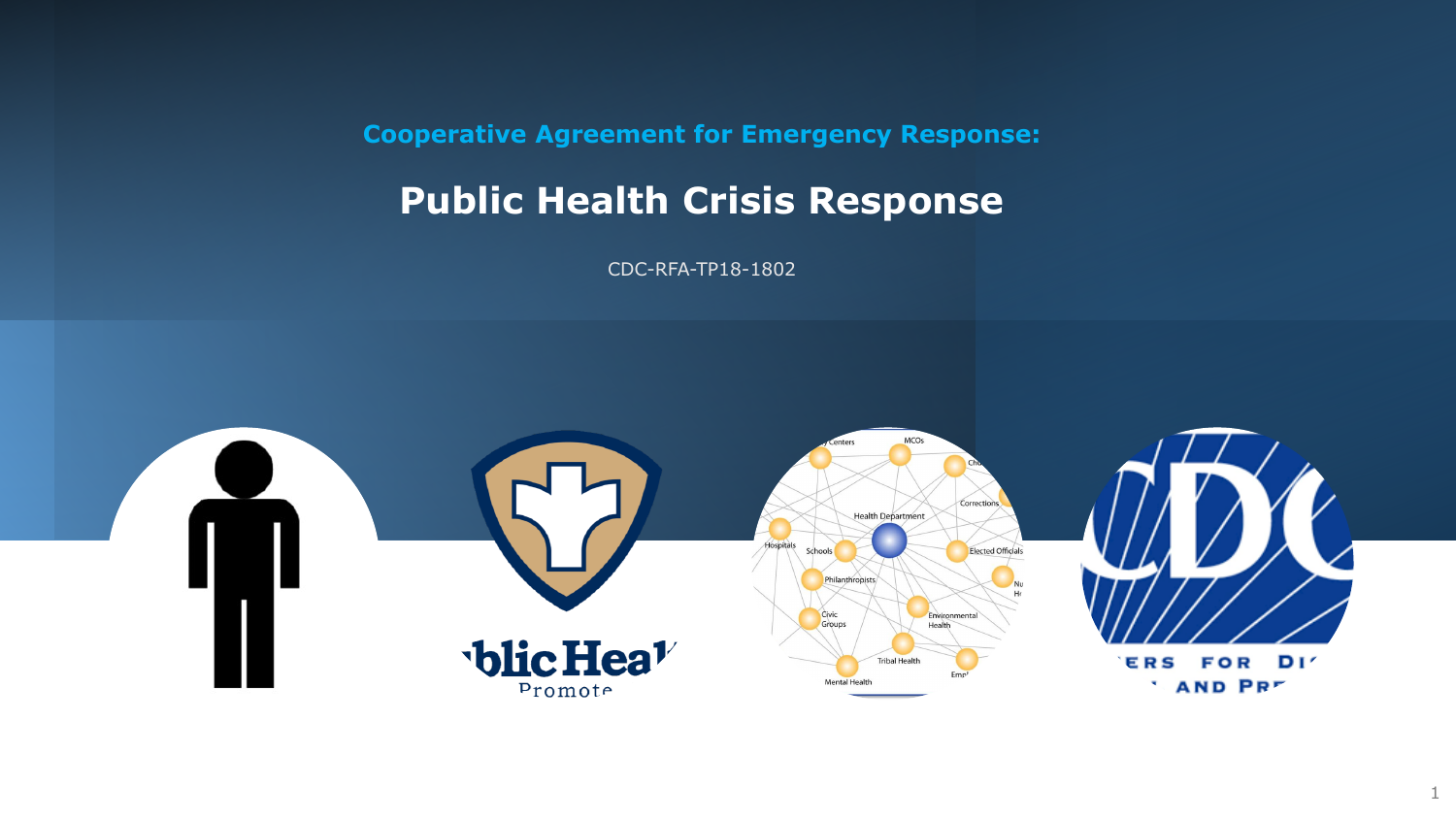### **AGENDA**

**Grant Overview**

**Grant Administration**

**Open Discussion**





FOR DI'

**AND PRE**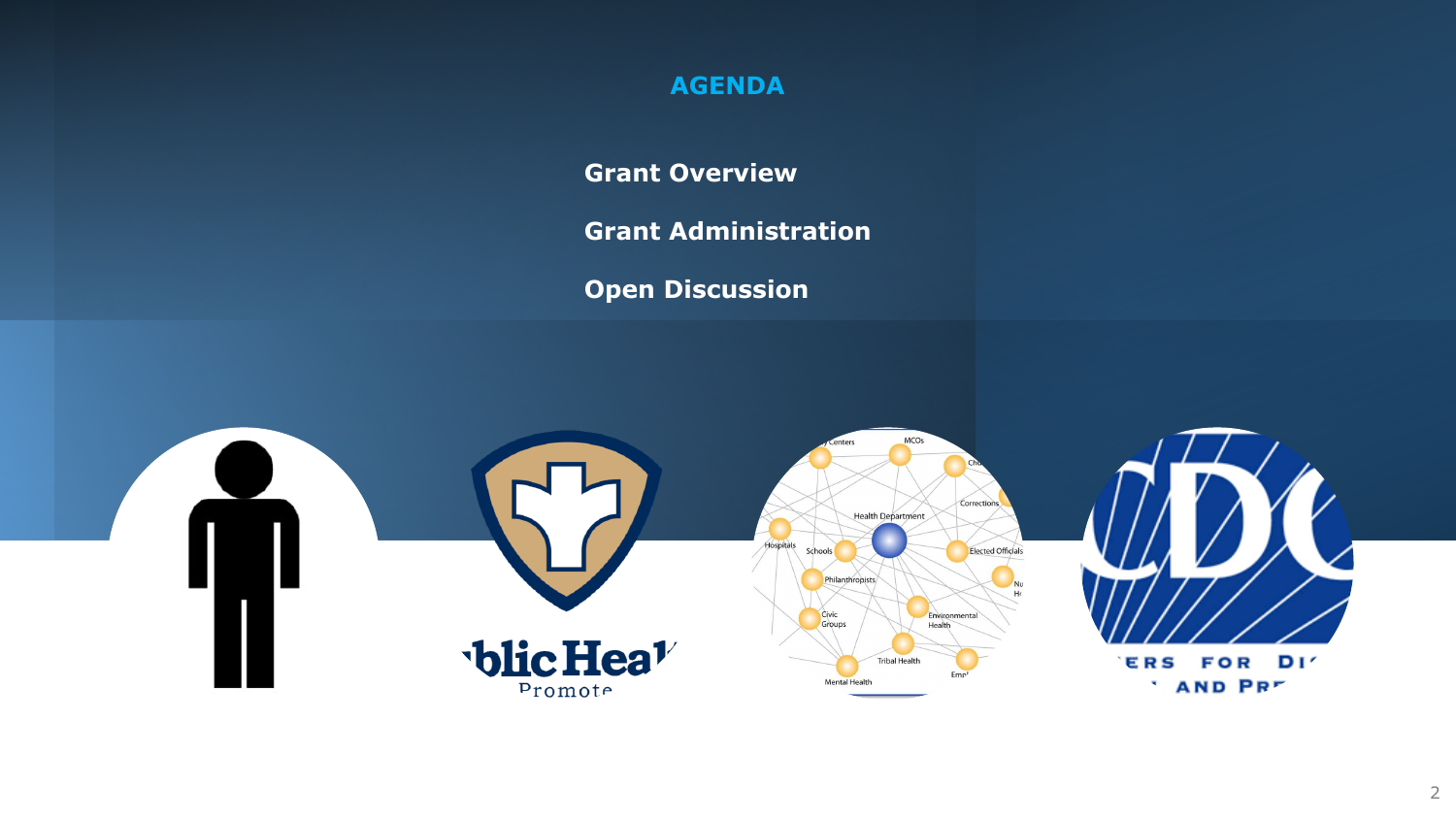## **Nursing Grant Part I Grant Overview**

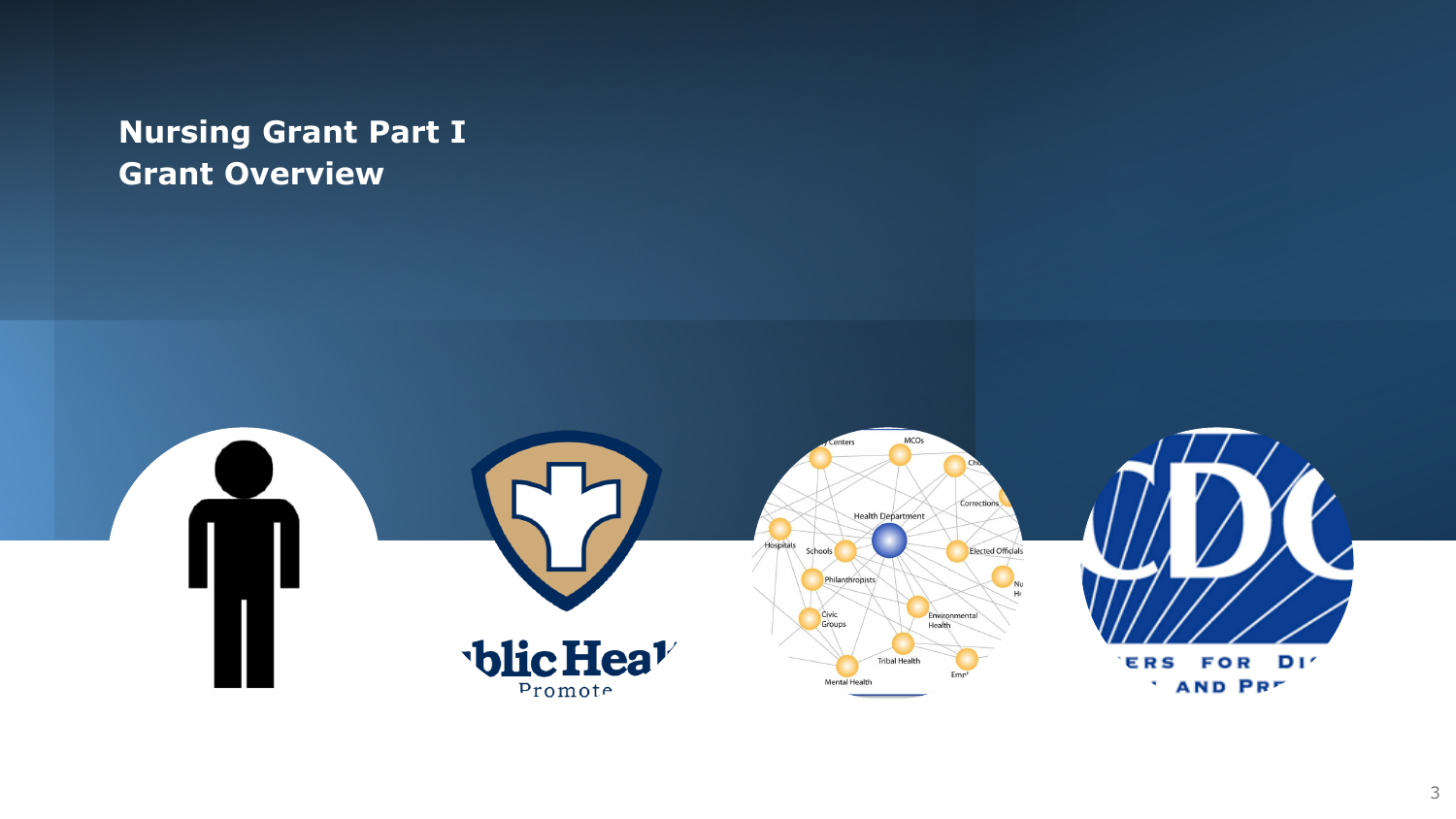## MAJOR GOALS

- Expand Public Health Departments with Additional Staff to Support COVID-19
- Dedicated Funding to Hire School Nurses (school-based medical personnel)
- Development of Public Health Leaders
- Creation of Public Heath AmeriCorps (federal)
- Expand CDC Epidemic Intelligence Service (EIS)
- Expand, train and modernize future public health workforce through a new grant program

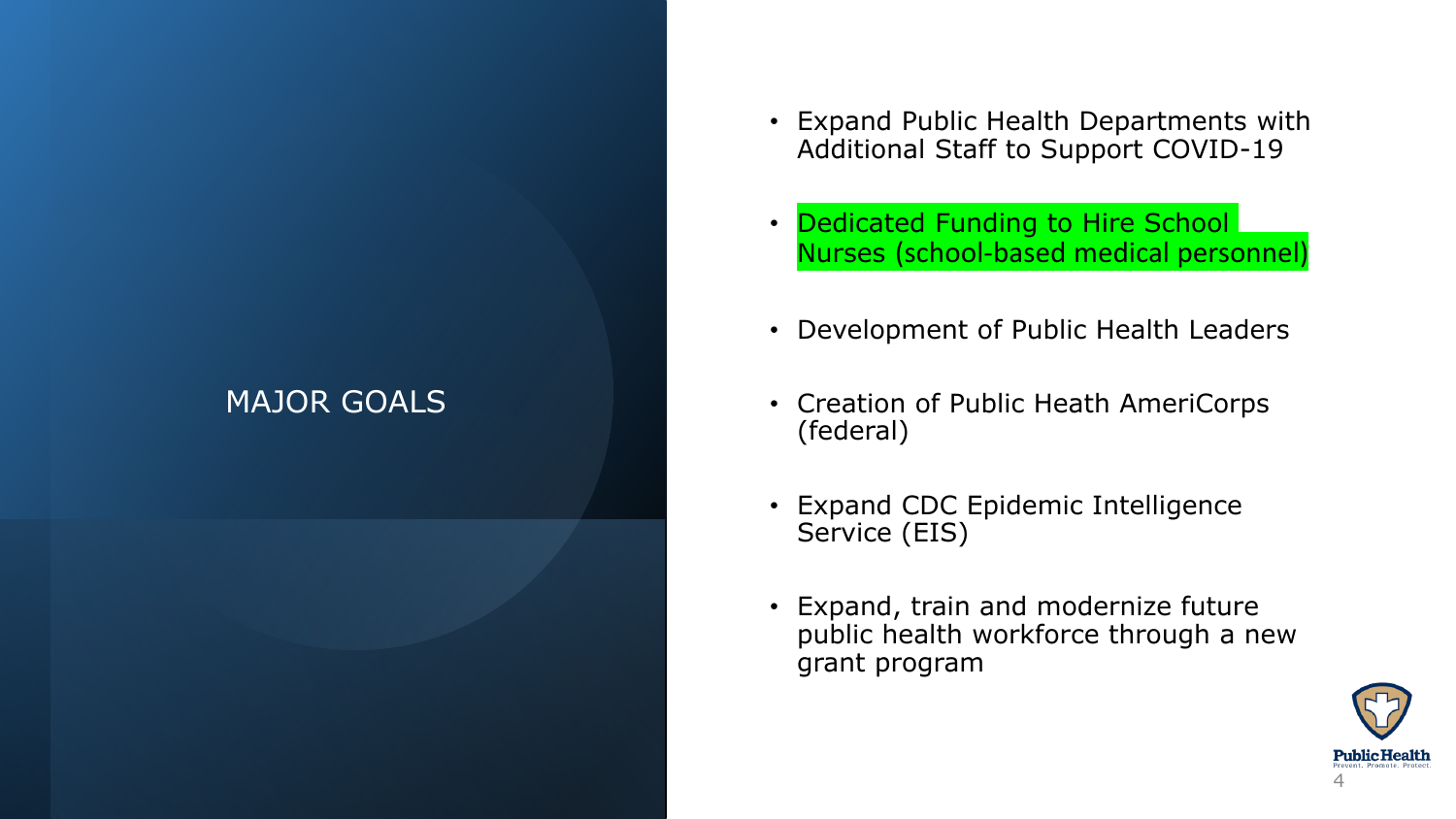### **Amount**

- Nationally \$7.4B/\$2B to STLT Texas (State) - \$157M Texas (City of Houston) - \$16M **Distribution**
- 25% School Nurse (\$39M)
- 75% Remaining
	- 40% to LHD/Community (\$47M)
	- 60% open (\$71M)

### **Grant Period**

#### Two-year period: Jul 2021 – Jun 2023

(In notice: "Efforts are underway, subject to availability of funds to develop solutions that allow for a more sustained workforce. Details will be provided when available.)

### **Terms & Conditions**

(General related to any grant associated with COVID from Feds)

- 1) Comply with existing and/or future directives and guidance from HHS Secretary
- 2) Provide individual COVID-19 patient care regardless of external constraints
- 3) Assist USG in implementation and enforcement of federal orders related to Q & I
- 4) Comply with COVID-19 test reporting
- 5) Provide CDC data or access to data collected through use of these funds
- 6) Distribute and administer vaccine as per fed guidelines
- 7) Concurrence among state health official, preparedness, lab and epi programs

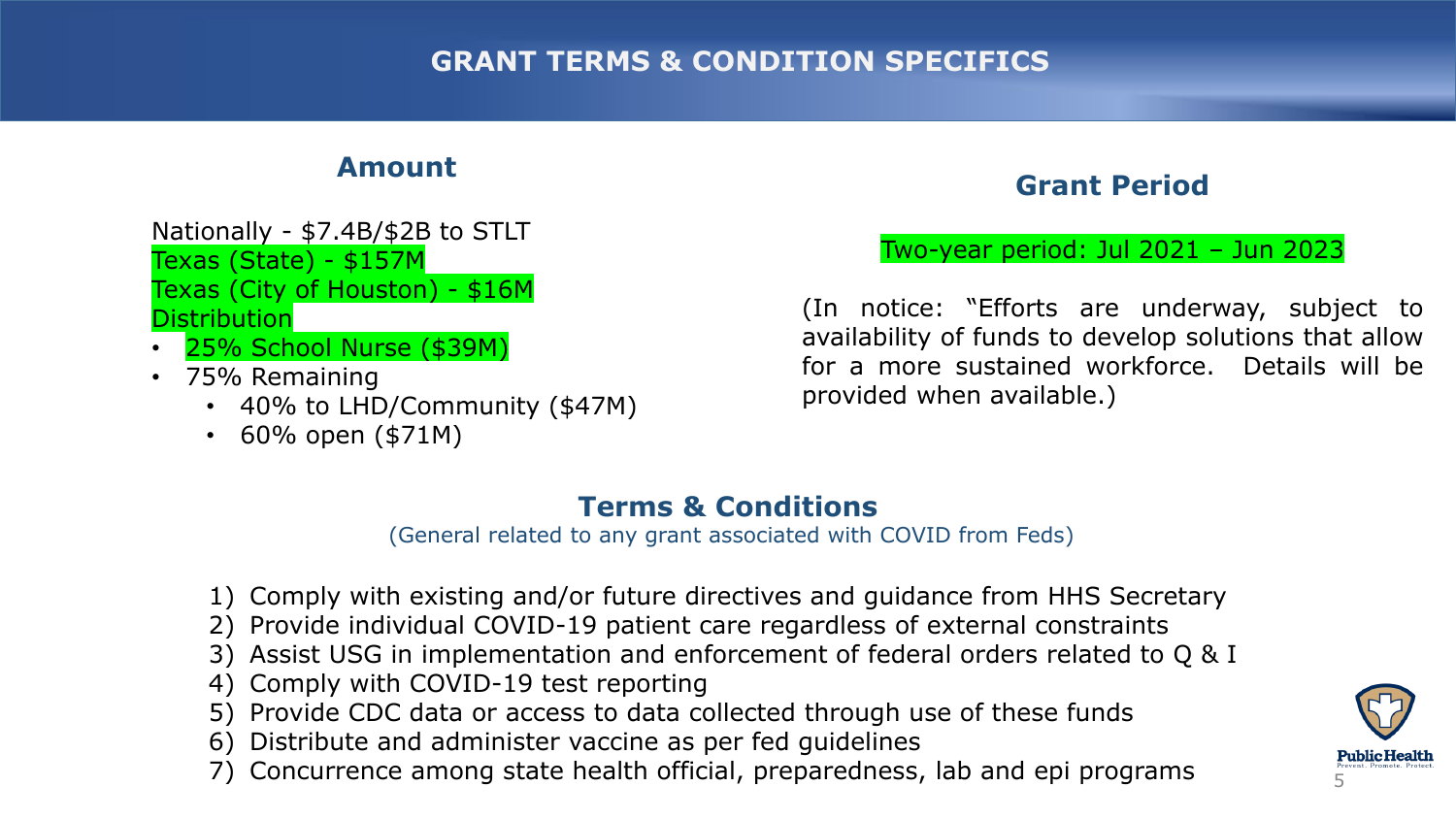## **Funding Focus**

### **The primary funding focus is for LEAs to do the following:**

- Recruit, hire, and train school nurses (school-based medical personnel/services/supports ).
- Types of Personnel Allowed:
	- Permanent full-time and part-time staff (which may include converting part-time positions to full-time positions during the performance period)
	- Temporary or term-limited staff
	- Fellows
	- Interns
	- Contractors or contracted employees

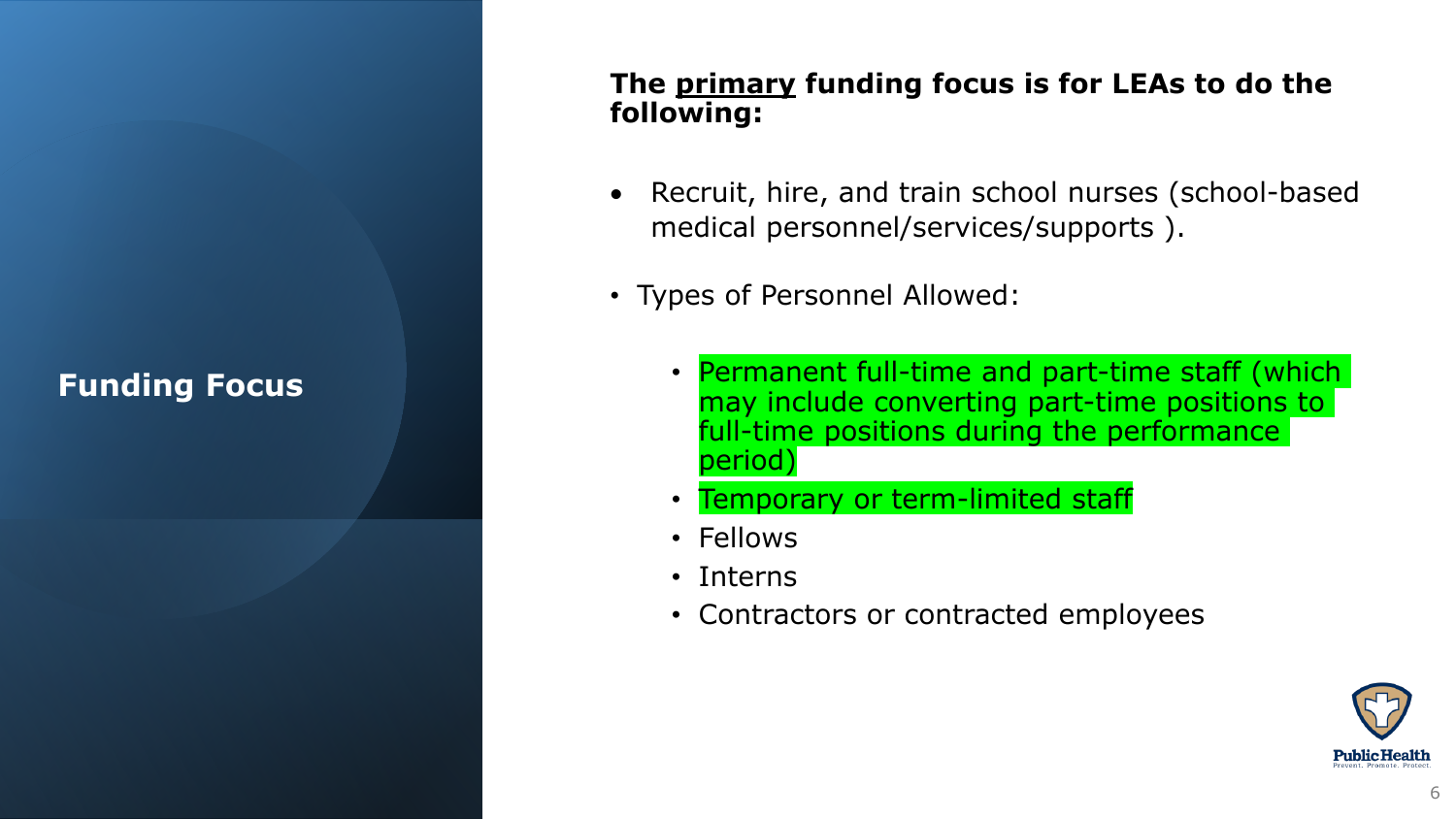### **Allowable Costs**

The costs, including wages and benefits, related to recruiting, hiring, and training of individuals to serve as:

- **Professional or clinical staff**, including public health physicians and nurses (other than school-based staff); mental or behavioral health specialists to support workforce and community resilience; social service specialists; vaccinators; or laboratory scientists or technicians;
- **Disease investigation staff**, including epidemiologists; case investigators; contact tracers; or disease intervention specialists;
- **School nurses and school-based health services personnel**, including hiring school-based nurses, converting current nurses from part-time to full-time work, increasing hours, increasing nursing salaries or otherwise supporting retention efforts;
- **Program staff, including program managers; communications and** policy staff; logisticians; planning and exercise specialists; program evaluators; pandemic preparedness and response coordinators to support the current pandemic response and identify lessons learned to help prepare for possible future disease outbreaks; health equity officers or teams; data managers, including informaticians, data scientists, or data entry personnel; translation services; trainers or health educators; or other community health workers;
- **Administrative staff**, including human resources personnel; fiscal or grant managers; clerical staff; staff to track and report on hiring under this cooperative agreement; or others needed to ensure rapid hiring and procurement of goods and services and other administrative services associated with successfully managing multiple federal funding streams for the COVID-19 response; and
- Any other positions as may be required to prevent, prepare for, and respond to COVID–19



• Equipment, supplies and administrative services to support public health workforce expansion 7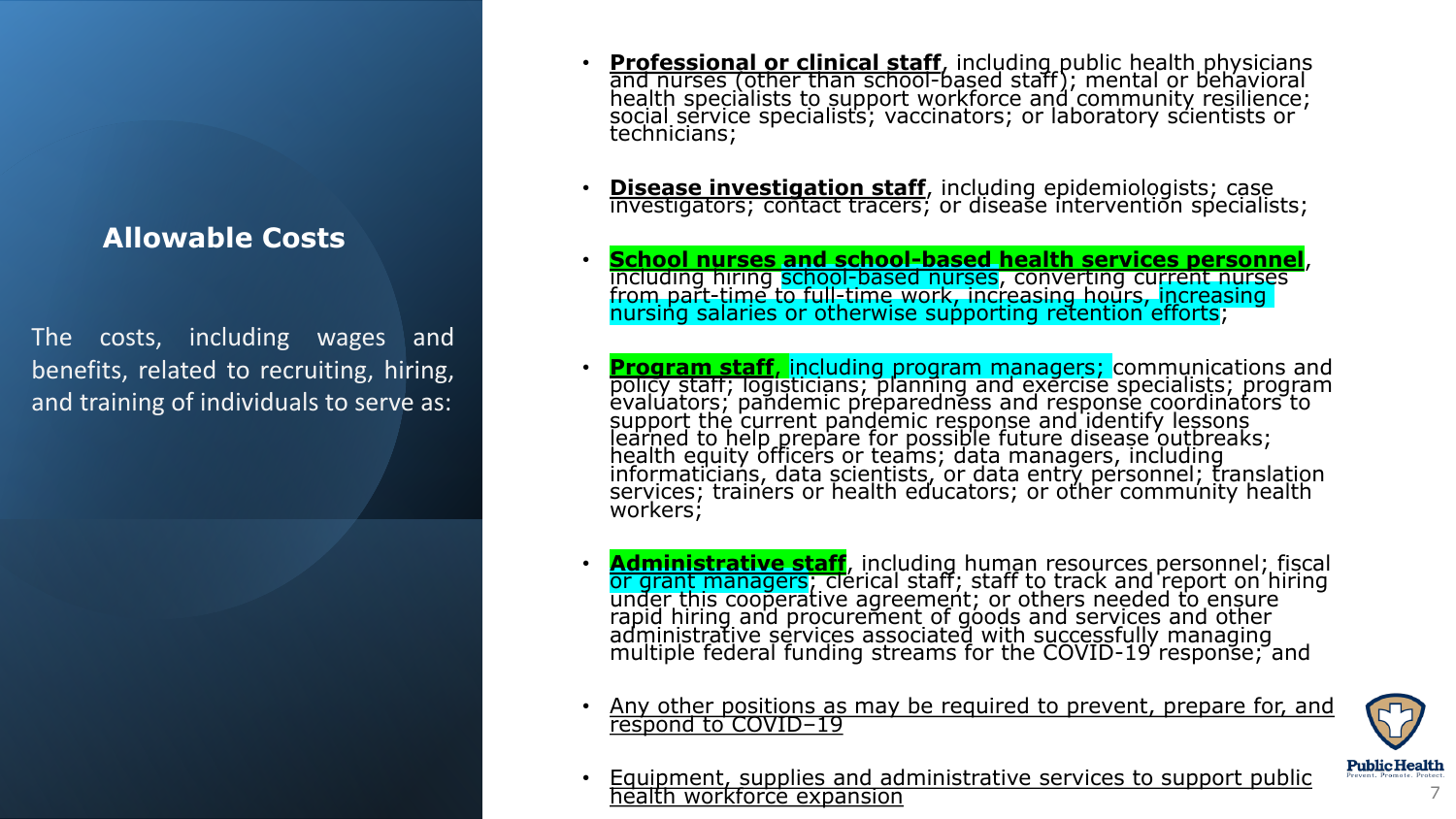## **Allowable Activities**

•

• Forming partnerships with academic institutions, creating student internship or fellowship opportunities, and building graduation-to-workforce pipelines and establishing partnerships with schools of public health, technical and administrative schools, and social services and social science programs;

• Using funds to conduct a workforce analysis to determine whether health departments were organized to maximum benefit for the COVID-19 response and how they may want to be reconstituted to prepare for future emergencies.

**Training and education for new and existing staff on topics such as incident management** training; health equity issues and working with underserved populations; cultural competency; disease investigations; informatics or data management; or other needs identified by the jurisdiction.

• Developing, training, and equipping response-ready "strike force" teams capable of deploying rapidly to meet emergent needs, including through the Emergency Management Assistance Compact.

Ensuring a focus on diversity, health equity, and inclusion by delineating goals for hiring and training a diverse work force across all levels who are representative of, and have language competence for, the local communities they serve. CDC's Social Vulnerability Index should be used to inform jurisdictional activities, strategies, and hiring.

• Ensuring the systematic collection of information about the activities, characteristics, and outcomes of programs, including COVID-19 pandemic response efforts, to inform current program decisions, improve program effectiveness, and make decisions about future program development.

• *Addressing community recovery and resilience needs to respond effectively to the COVID-19 pandemic and other biologic threats including vaccine-related education*.

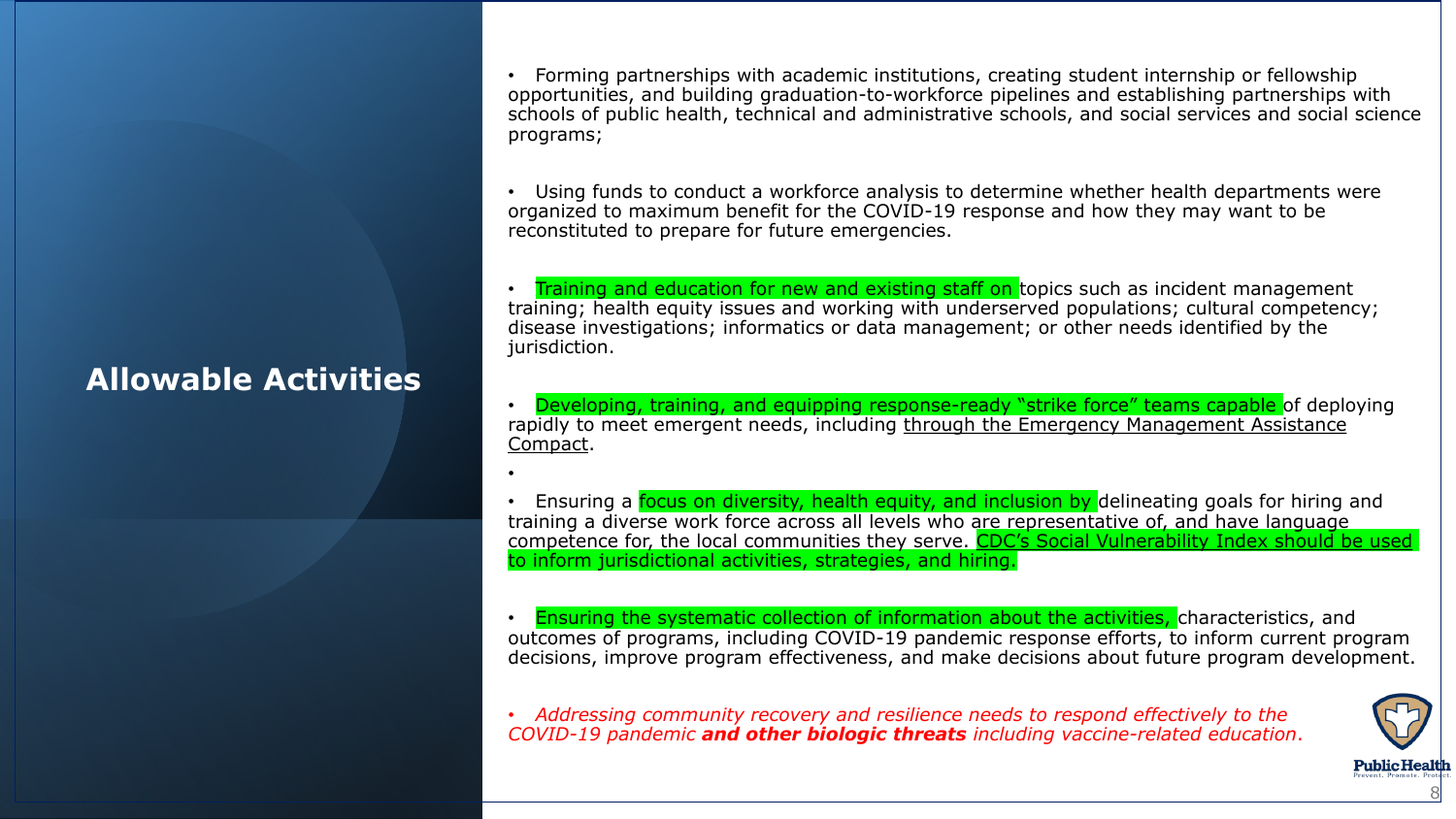**Measures and Metrics**

• Progress toward meeting hiring goals including types of staff hired and the general roles they hold. Recipients must report these data for all staff, including those hired by subrecipients.

• Recipients should develop approximate goals and metrics regarding diversity of staff hired and equity and inclusion activities, and report on their progress against those measures.

## **Metrics/Reporting Requirements: (Mid Sept)**

- Financial expenditures (quarterly reporting) **Mid-Sept**
- Number and type of staff hired (bi-annually)
- **Diversity metrics of staff hired (bi-annually)**
- **Equity and inclusion activities (bi-annually)**
- Equipment purchased (bi-annually)
- Trainings conducted (bi-annually)

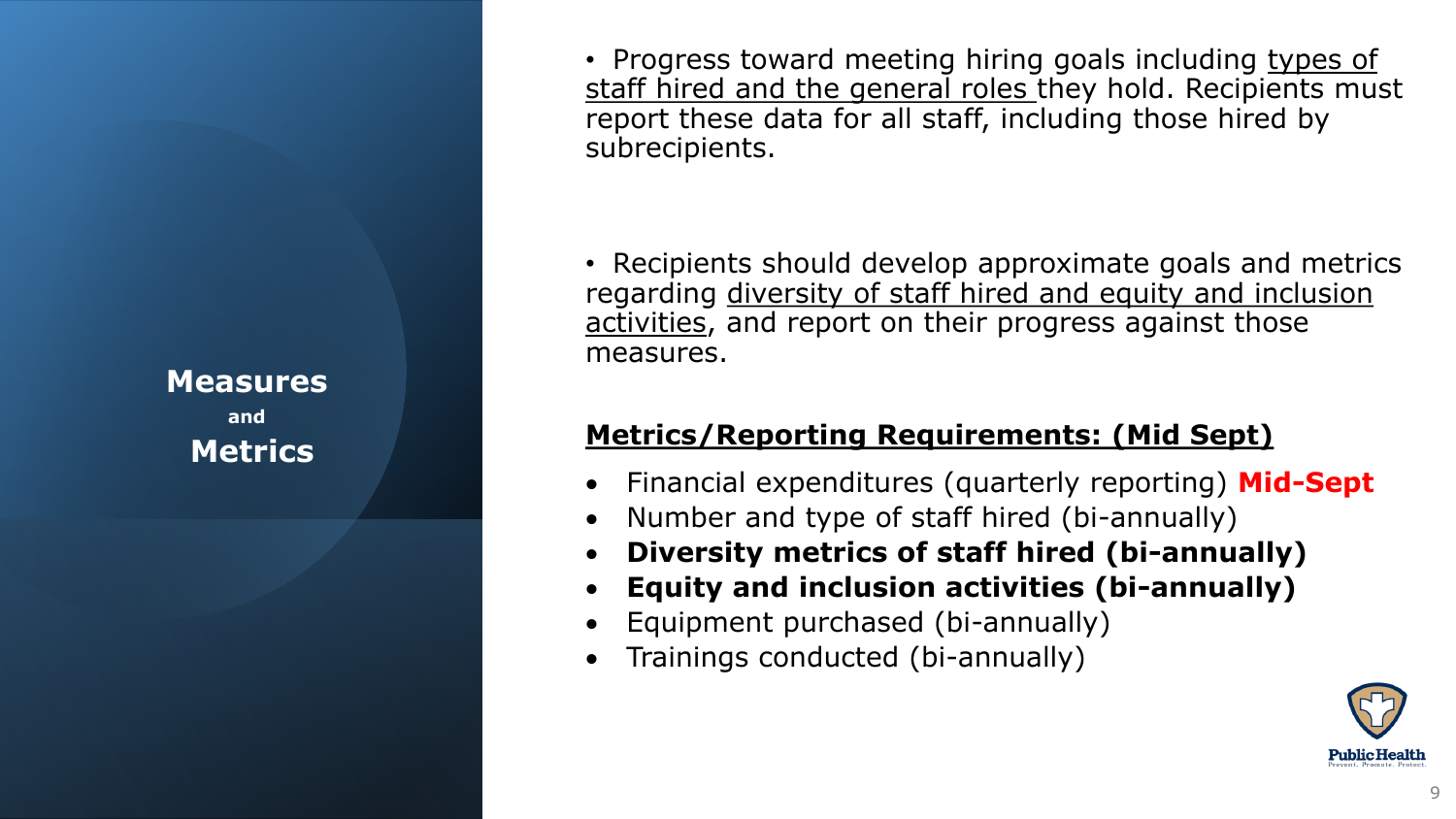# **Recap/Next Steps**

#### **Step 1: Determine if your ESC Regions Wants to Express Interest (Completed)**

- Send an email notification to Matt Simcock indicating your interest or non-interest in the Nursing Grant funds no later than **Monday, June 28 at 10:00 am.**
- 19 out of 20 ESC Regions expressed interest!!!

#### **Step 2: ESC Recipients Allocation Letter Distribution (Completed)**

**EXEC 12** All ESC regions that indicate an interest will receive their official award notification by **Wednesday, July 7.** 

#### **Step 3: Nursing Grant Application Posted/Goes Live on TEA's Website**

- ESC grant recipients are required to apply through TEA to receive their funding allocation. The following components will be included in the grant application:
	- [Work plan](https://www.cdc.gov/cpr/readiness/00_docs/CDC_Crisis_Response_COVID_19_Funding_PH_Workforce_Guidance_May_2021.pdf)
	- A detailed budget
	- Proposed metrics related to staff hired and equity and inclusion activities
- The application will be posted by the **beginning of August. \*\***
- The application window will remain open for 2-3 weeks.
- **Prior to the application window opening and throughout the window, TEA will be available to** provide support.\*\*

#### **Step 4: Ongoing Reporting Requirements throughout the Grant Period**

- ESC grant recipients will be required to submit reports regularly to TEA during the grant period
	- Recipients will submit progress updates and fiscal reports quarterly & bi-annually
- Additional details regarding the reporting requirements will be included in the Grant Application. We will make it as simple and similar to previous grant application processes possible.
	- **Pre-award\***

**Public Health**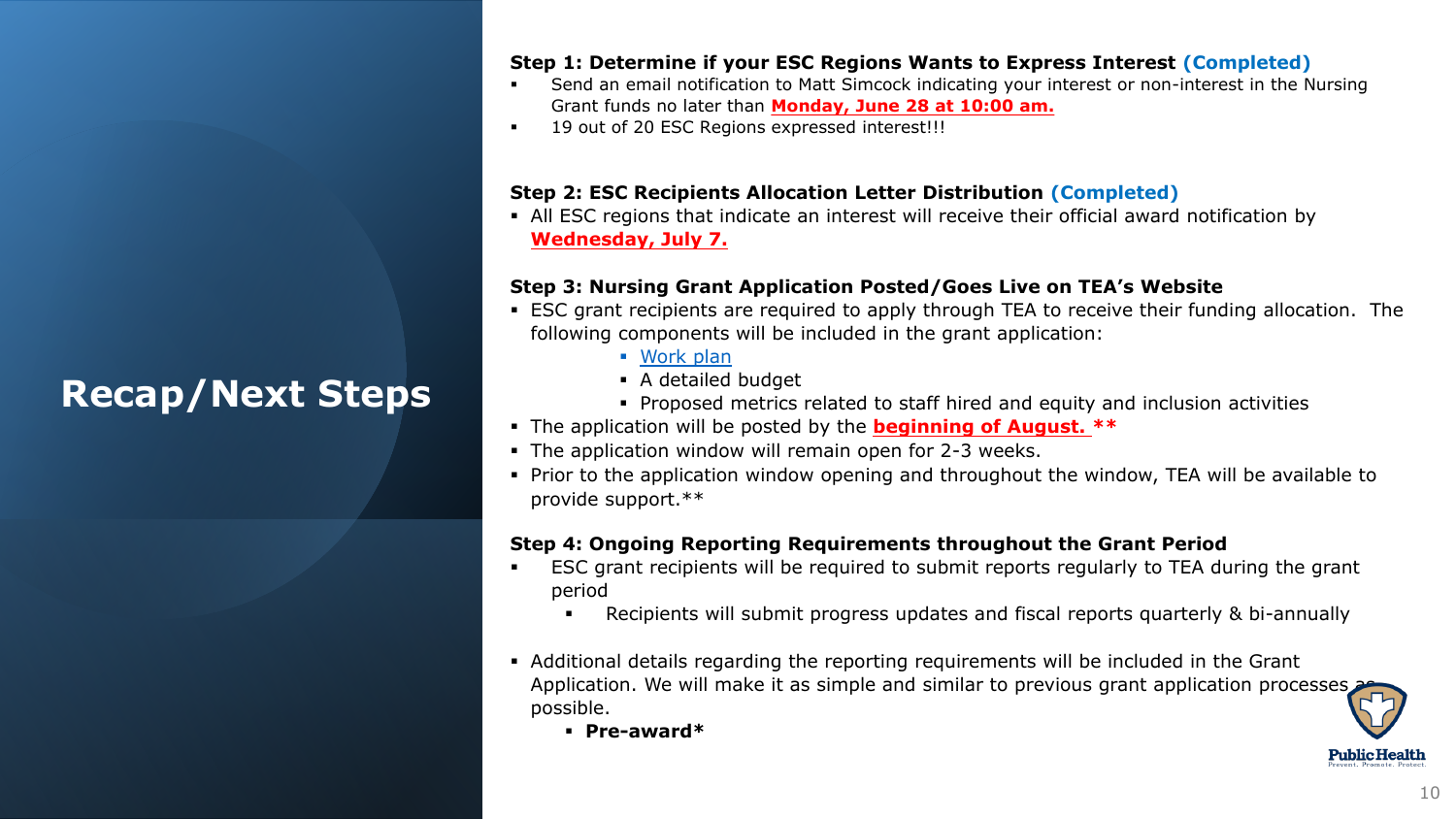# **Next Steps**

## **Immediate Next Steps for ESC Regions:**

- **Convene with your ESC Regional staff to determine:**
	- General strategy/approach\*
	- Allocation of Funds
	- Communication Strategy with LEAs